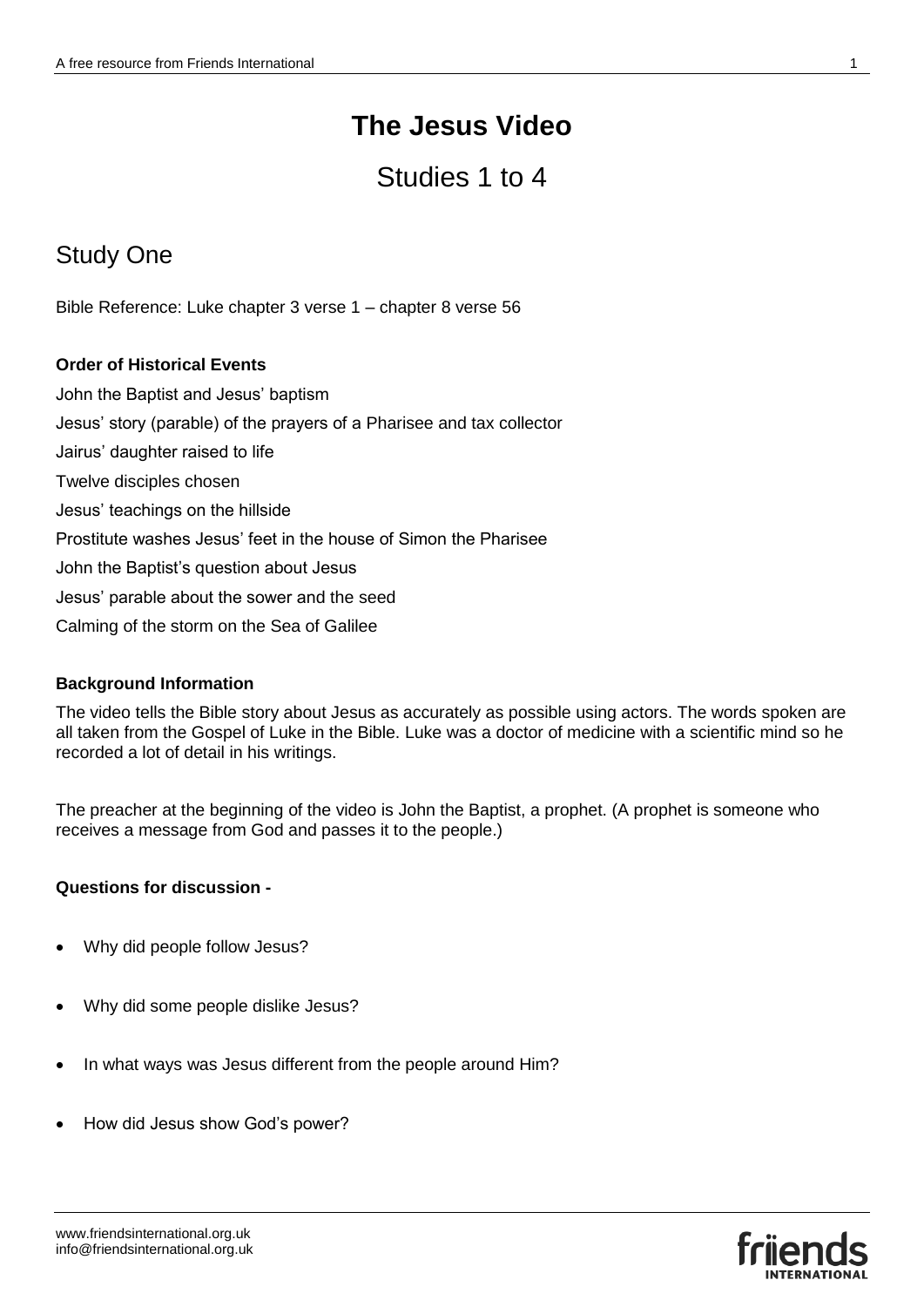# **The Jesus Video Study One:**

## **Information Sheet**

## **Why did people follow Jesus?**

- Witnessed His baptism where the Holy Spirit came upon Him as a dove and a voice spoke from heaven, "You are my own dear Son. I am pleased with you." (Luke 3 v 22)

John the Baptist had already told them his role was to prepare the way for someone who was great. (Luke  $3 \vee 4 - 6 \& 15 - 17$ 

- His teaching was very different from the religious leaders and He spoke with authority. (Luke 4 v 16 – 22 & Luke 6 v 20 - 38)

- He used parables to explain spiritual matters –

Prayers of the Pharisee and tax collector (Luke 7 v 41 & 42)

Story of the sower and seed (Luke  $8 \vee 5 - 8 \& 11 - 15$ )

- They heard about and saw Him perform miracles –

He raised Jairus' daughter from dead (Luke 8 v 40 – 42 & 49 – 56)

He calmed the storm (Luke  $8 \vee 22 - 25$ )

- They believed He could be the Messiah, the Saviour who had been promised by God through the prophets hundreds of years before. (Luke  $3 \vee 4 - 6 \& 15 - 17$ )

## **Why did some people dislike Jesus?**

The religious leaders (Pharisees) disapproved of the way He befriended people they saw as sinners. (Luke 7 v 39)

They thought He was a blasphemer because He claimed to forgive sins and they believed only God could do this. (Luke  $7 \vee 48 - 50$ )

#### **How did Jesus show His power?**

Power over nature by calming the storm.

His healing power by raising Jairus' daughter.

His power to forgive sins by telling the prostitute her faith in Him had saved her and her sins were forgiven. (Luke 7 v 47 – 50)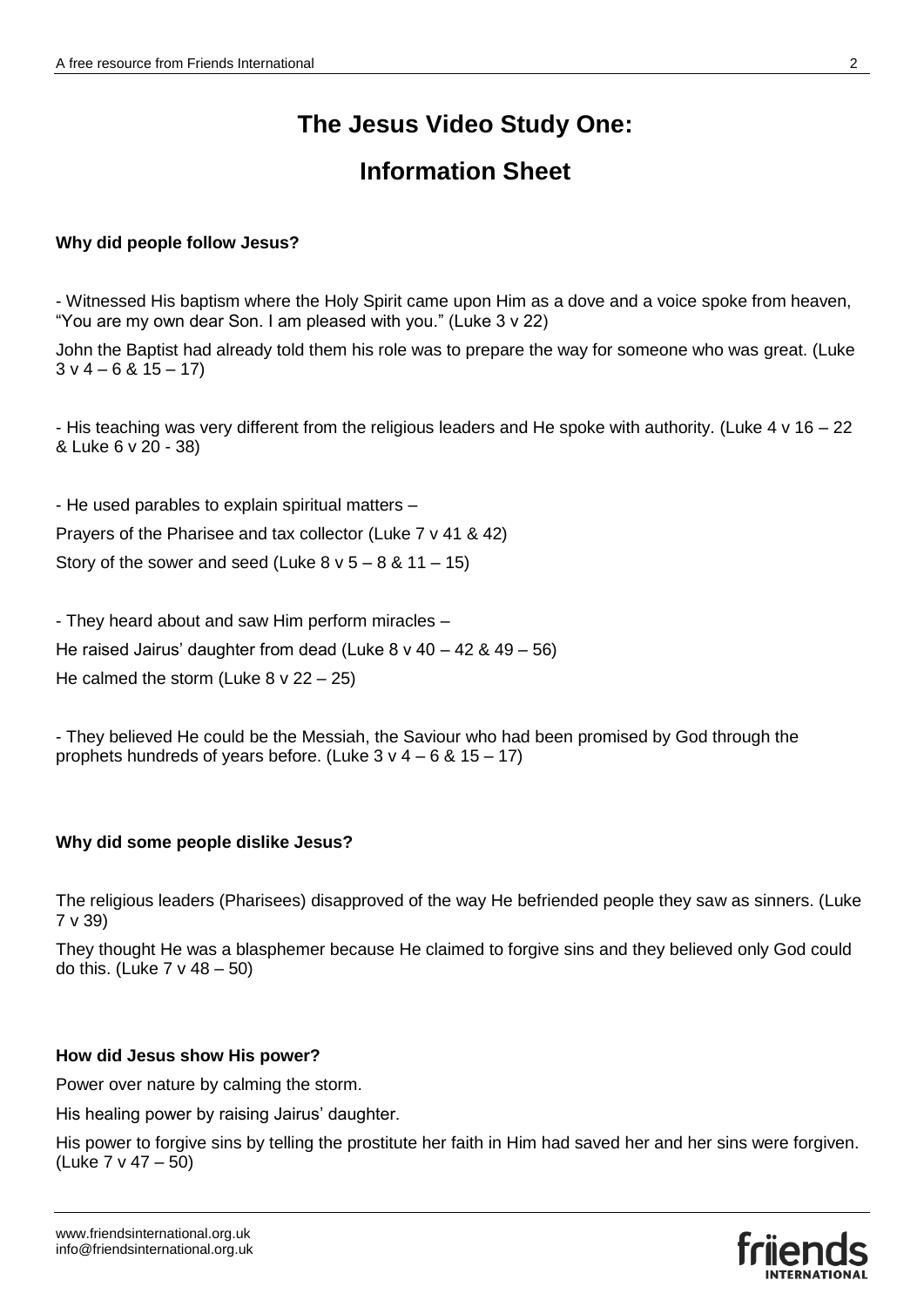## Study Two

Bible Reference: Luke chapter 8 verse 26 – chapter 19 verse 10

## **Order of Events**

- Healing of demon-possessed man
- Feeding of the crowd
- Jesus' teachings
- Jesus' story (parable) of the good Samaritan
- Healing of the blind beggar
- The changed life of Zacchaeus, the tax collector

## **Questions for discussion**

- How did Jesus show God's power?
- Questions Jesus asked his disciples –
- What did the disciples reply to Jesus' question, "Who do people say I am?"
- What did Peter reply to Jesus' question, "Who do you say I am?"
- What name did Jesus frequently use for Himself?
- Jesus prophesied His own death what did He say?
- The following is a list of questions people asked Jesus what were His replies?
	- What must I do to be saved?
	- Who is my neighbour?
	- How should we pray?

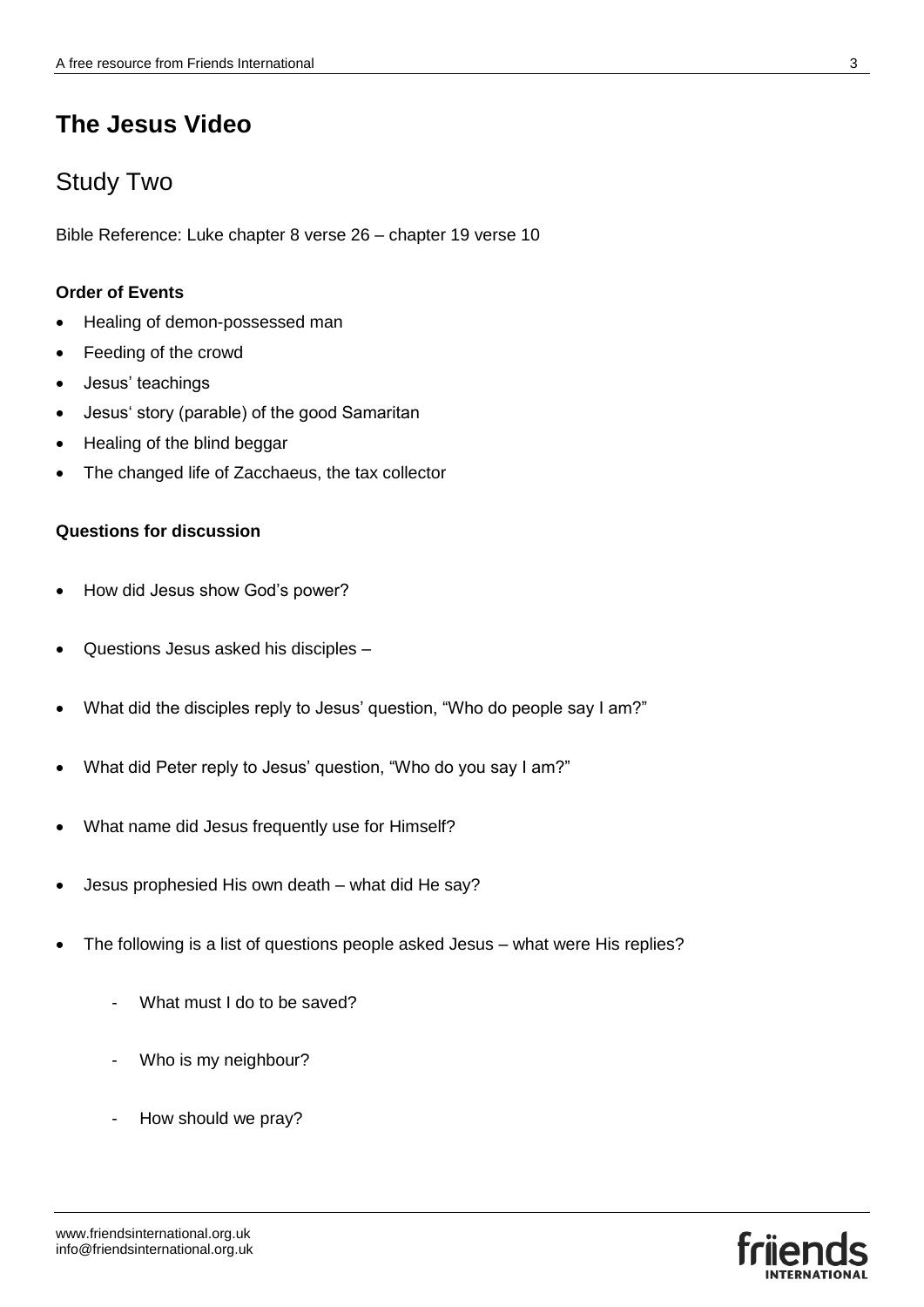# **The Jesus Video Study Two:**

## **Information Sheet**

Jesus asked His disciples, "Who do you say I am?"

Peter replied, "You are God's Messiah". What did Peter mean by this?

"Messiah" is a Hebrew word which means a person who has been chosen by God for a special task. (In Greek the word is "Christ" or "Anointed One").

For hundreds of years, through the prophets, the Jewish scriptures promised that a Messiah would come to rescue their nation and be their Saviour.

"A son is given to us and he will be our ruler! He will be called "Wonderful Counsellor", "Mighty God", "Eternal Father", Prince of Peace". His royal power will continue to grow; his kingdom will always be at peace. He will rule as King David's successor, basing his power on righteousness and justice from now until the end of time."

Isaiah chapter 9 verses 6 & 7

"The Lord says,

 "Here is my servant, whom I strengthen – the one I have chosen, with whom I am pleased. I have filled him with my spirit, and he will bring justice to every nation.

He will bring justice on the earth. Distant lands eagerly wait for his teaching."

Isaiah chapter 42 verses 1 & 4

"The Lord says,

 "Bethlehem Ephrathah, you are one of the smallest towns in Judah, but out of you I will bring a ruler for Israel.

When he comes, he will rule his people with the strength that comes from the Lord and with the majesty of the Lord God Himself. His people will live in safety because people all over the earth will acknowledge his greatness and he will bring peace."

Micah chapter 5 verses 2,4 & 5

TJM page 8 "Zechariah Praises the Lord"

Luke chapter 1 verses 68 – 79

By the time of Jesus' adulthood, most Jews mistakenly believed that these scriptures meant God would send a great military and political leader who would raise an army and drive out the Roman occupying forces. By His words and actions, Jesus laid claim to be the Messiah. However, He wanted His followers to realise that He didn't come as a conquering king but as a suffering saviour.

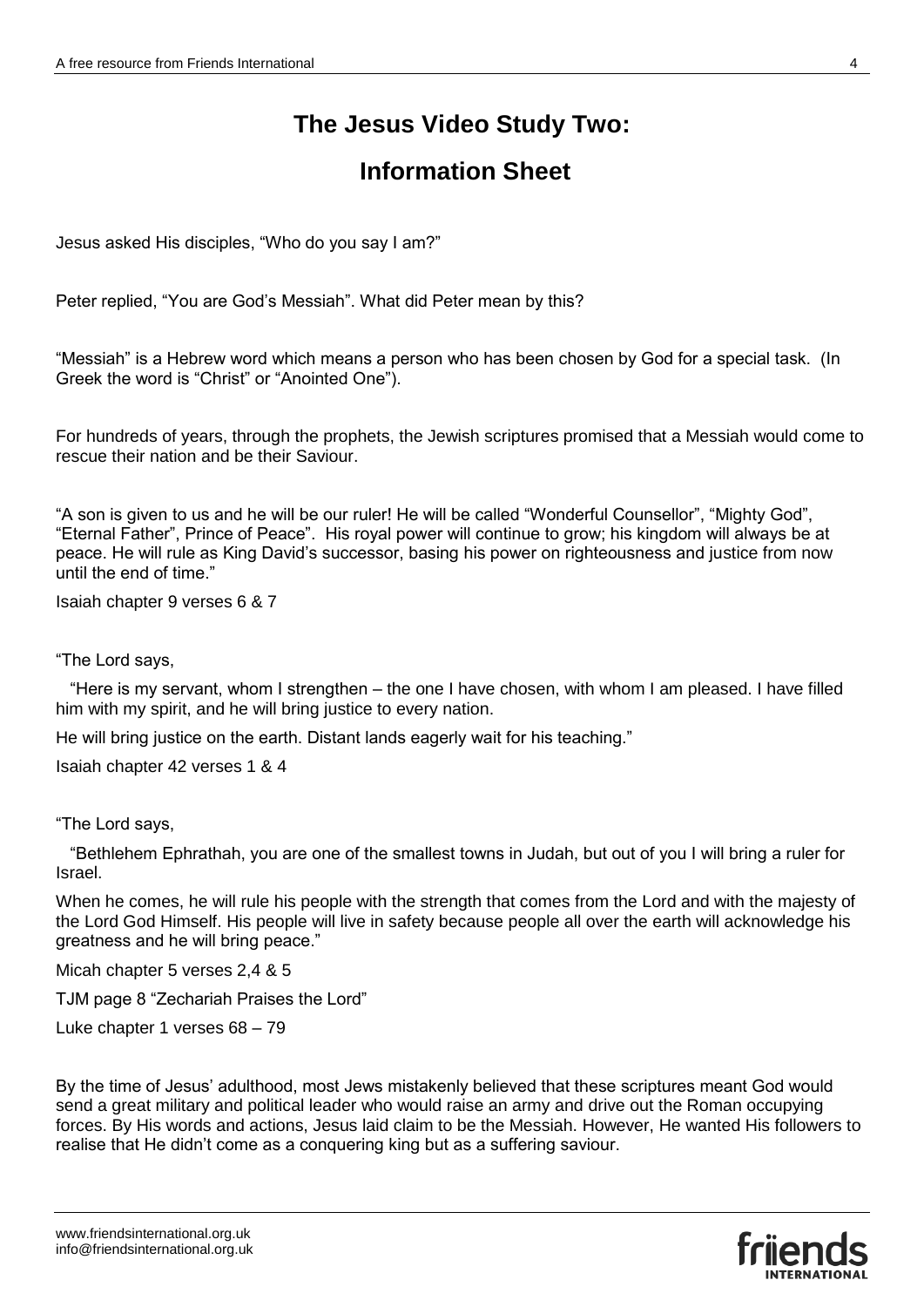#### Son of Man

Jesus often called Himself the Son of Man which was another title for the Messiah used by the prophet Daniel hundreds of years before Jesus' birth.

"During my dream in the night, I saw what looked like a Son of Man. He was approaching me, surrounded by clouds, and He went to the One who had been living for ever and was presented to Him. He was given authority, honour and royal power, so that the people of all nations, races and languages would serve Him. His authority would last for ever and His kingdom would never end."

Daniel chapter 7 verses 13 & 14

Jesus prophesied about His own death

"The Son of Man must suffer much and be rejected by the elders, the chief priests and the teachers of the Law. He will be put to death, but three days later, He will be raised to life."

Luke chapter 9 verse 22

"Jesus took the twelve disciples aside and said to them,

 "Listen! We are going to Jerusalem where everything the prophets wrote about the Son of Man will come true. He will be handed over to the Gentiles, who will mock Him, insult Him and kill Him, but three days later he will rise to life".

The disciples did not understand any of these things, the meaning was hidden from them and they did not know what Jesus was talking about."

Luke chapter 18 verses 31 – 34

Questions people asked Jesus and the answers He gave.

- "What must I do to be saved?"

After checking the speaker was obeying the commandments God had given to the Jews, Jesus said,

"Sell all you have and give the money to the poor, and you will have riches in heaven; then come and follow me."

Jesus was testing the man to see whether his riches were more important to him than following Jesus. In His teaching, Jesus frequently said that following Him had to be the first priority.

Luke chapter 18 verses 18 - 23

- "Who is my neighbour?"

Jesus told the story of the good Samaritan. See page 27 in TJM to find out the reasons for the hatred between Jews and Samaritans.

Jesus wanted His listeners to realise God wants us to treat all races with respect, dignity and compassion.

Luke chapter 10 verses 29 - 37

- "How should we pray?"

Read the column headed "Prayer" on page 27 in TJM to find Jesus' answer.

Luke chapter 11 verses 1 - 12

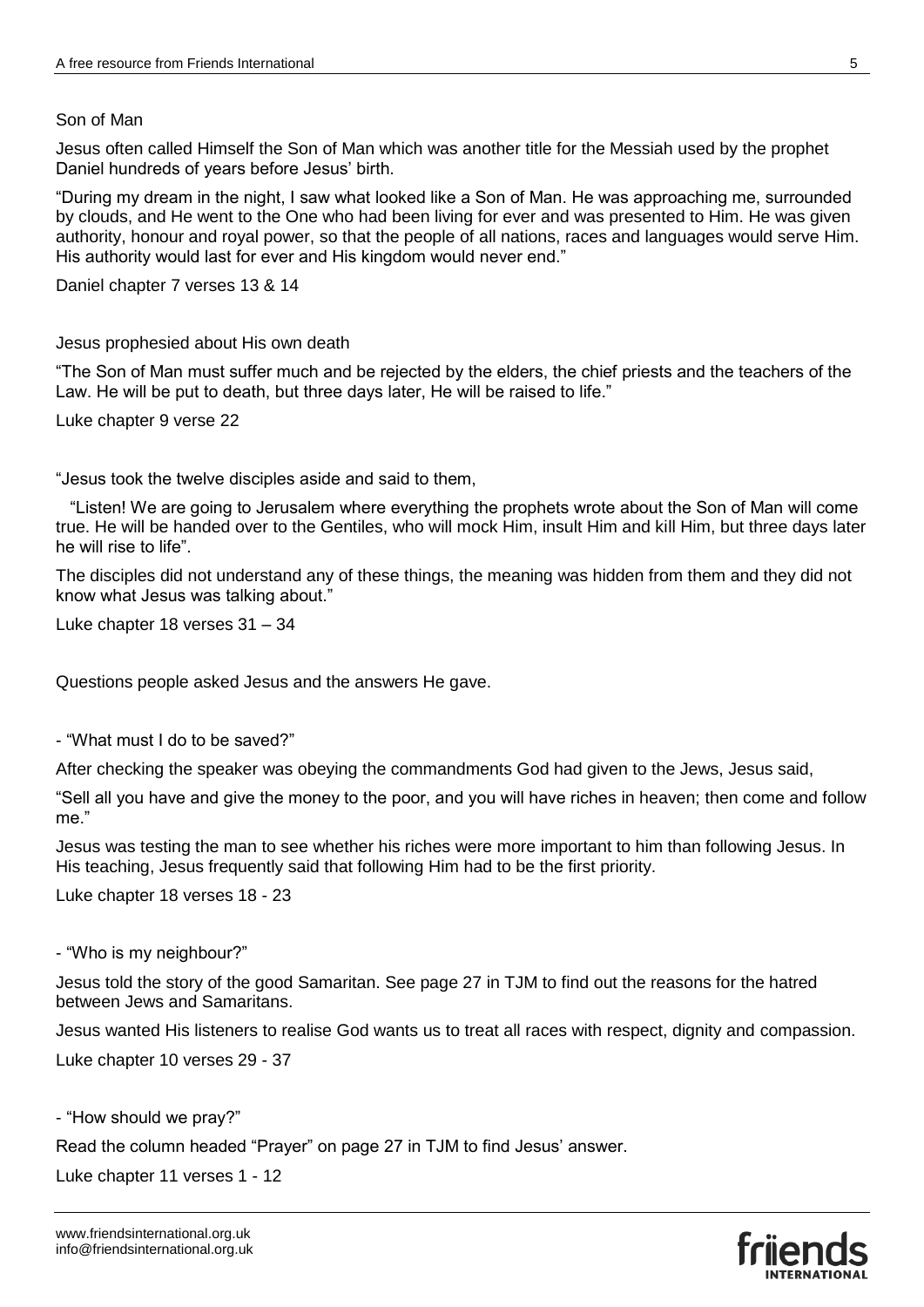## Study Three

Bible Reference: Luke chapter 19 verse 28 – chapter 23 verse 25

#### **Order of Events**

- Jesus rode into Jerusalem on a donkey
- Jesus overturned the tables of the merchants in the Temple
- King Herod and the High Priest, Caiaphas, discussed Jesus
- Jesus taught about giving and debated with the religious leaders
- Jesus celebrated the Feast of the Passover with His disciples
- Jesus prayed and was arrested in the Garden of Gethsemane
- Peter denied he knew Jesus
- Jesus was questioned by the religious leaders, Pontius Pilate (the Roman Governor of Judea) and King Herod (the Jewish ruler of Galilee).
- Pilate agreed to release the murderer Barabbas and condemned Jesus to death by crucifixion

#### **Questions for discussion**

- Why were the crowds so excited when Jesus rode into Jerusalem?
- Why did Jesus overturn the tables of the merchants in the Temple?
- Why did the religious leaders and King Herod dislike Jesus?
- What did Jesus teach about giving?
- What did the Feast of the Passover celebrate and how did Jesus use it to explain about His forthcoming death?
- Why didn't Jesus resist His arrest?
- After His arrest, what did the religious leaders accuse Jesus of doing and saying?
- What did Pilate and Herod find Jesus guilty of doing and saying?

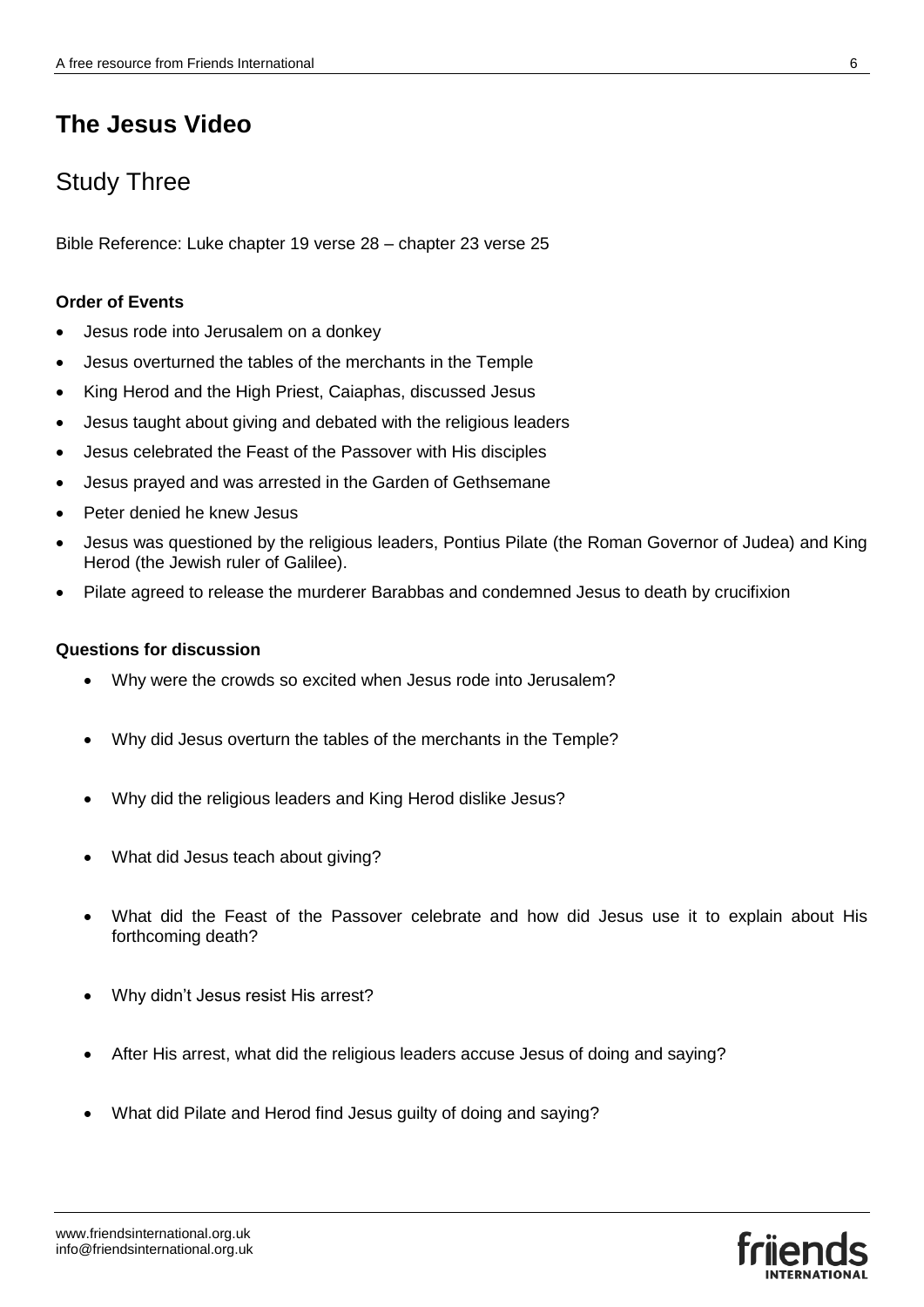# **The Jesus Video Study Three:**

## **Information Sheet**

Why were the crowds so excited when Jesus rode into Jerusalem?

Hundreds of years before the prophet Zechariah had prophesied,

"Shout for joy, people of Jerusalem! Look, your king is coming to you! He comes triumphant and victorious, but humble and riding on a donkey – on a colt, the foal of a donkey.

The Lord says, "I will remove the war chariots from Israel and take the horses from Jerusalem; the bows used in battle will be destroyed. Your king will make peace among the nations; he will rule from sea to sea, from the River Euphrates to the ends of the earth."

Zechariah chapter 9 verses 9 & 10

Why did Jesus overturn the tables of the merchants in the Temple?

Research by historians has discovered that the buying and selling took place in the outer part of the Temple, called the Court of the Gentiles, which was the only area of the Temple where non-Jews were allowed to enter and pray. By turning it into a market-place, there was nowhere quiet for non-Jews to pray.

The religious leaders said the people could only bring animals and birds for sacrifice which had been bought in the Temple market. The merchants charged very high prices for the animals and birds which the poor people could not afford.

The religious leaders also said the people could only pay their Temple tithes with a special currency available from the money changers in the Temple market. The money changers charged very high rates of commission for changing money which the poor could not afford.

Jesus was angry and said,

"It is written in the Scriptures that God said , "My Temple will be called a house of prayer but you have made it into a hiding place for thieves!"

Luke chapter 19 verse 45

Why did the religious leaders and King Herod dislike Jesus?

King Herod thought Jesus was a political threat to his position of power because many people were following Jesus and keen to listen to His teaching about the Kingdom of God. Herod thought this was a political kingdom which Jesus was trying to set up. He didn't understand that Jesus was talking about a spiritual kingdom.

The religious leaders disliked Jesus because they saw Him as a threat to their position of religious power. Jesus frequently pointed out that their lives didn't follow their own teaching – He called them hypocrites. He told them that God is angry when religious teachers mislead people and when their lives go against God's ways.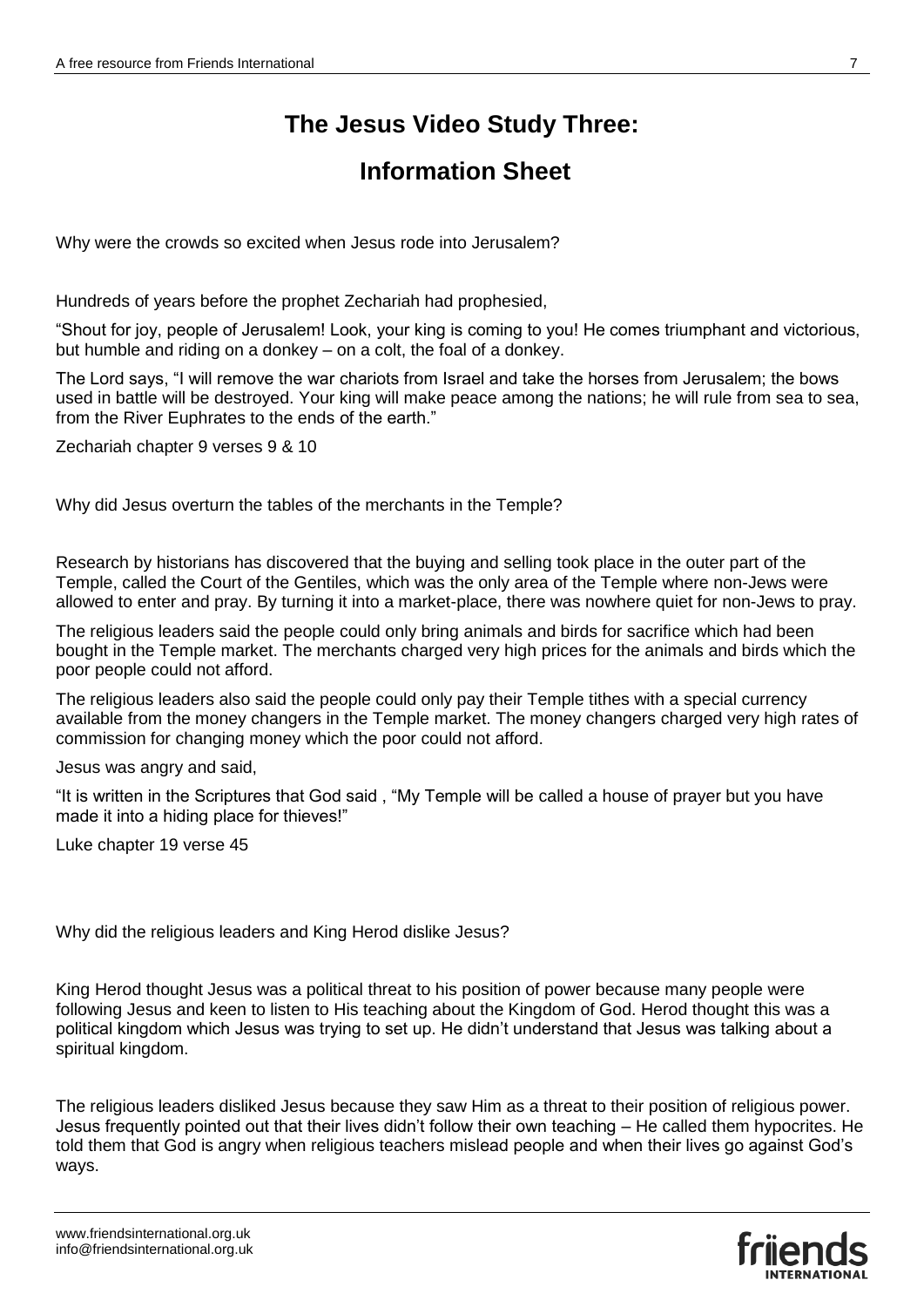They also disliked Jesus because of His claims to be the Messiah and the fact He said He was able to forgive sins.

They were also angry because many people preferred to listen to Jesus' teachings instead of listening to their teaching.

What did Jesus teach about giving?

Jesus taught that what matters to God is not how much we give but our attitude towards our giving and how much we keep back for ourselves. He pointed out that the poor widow had given everything she had, even though it was a very little amount.

What did the Feast of the Passover celebrate and how did Jesus use it to explain about His forthcoming death?

#### TJM page 47 "Passover"

Jesus told His disciples that from now on they were to break and share the bread as a symbol of His body which was given for them.

At the end of the Passover meal, He took an extra cup of wine and told them this was symbolic of His blood which was poured out for them and was the seal of God's new agreement with His people.

The disciples knew that God's previous agreement with His people which had been told them by the prophet Moses, was that an animal or bird had to be sacrificed and its blood shed for their sins to be forgiven by God.

Jesus was telling His disciples, He was about to become the sacrifice for the forgiveness of sins. John the Baptist had prophesied when he first saw Jesus, "There is the Lamb of God who takes away the sin of the world!"

John chapter 1 verse 29

Why didn't Jesus resist His arrest?

Jesus didn't resist because he had previously prophesied that He would be arrested. He had frequently told His followers that the reason He had come to earth was to die as a sacrifice so there could be forgiveness of sins.

The reason He was so troubled in the Garden of Gethsemane was because He knew He was about to become the sacrifice for the sins of people.

What did the religious leaders accuse Jesus of doing and saying?

- Telling the Jews not to pay taxes to Caesar, the Roman Emperor.

This wasn't true because they had asked Jesus about paying taxes several days before and He had replied,

"Pay the Emperor what belongs to the Emperor and pay God what belongs to God"

Luke chapter 20 verse 25

- Claiming to be the Messiah – a king.



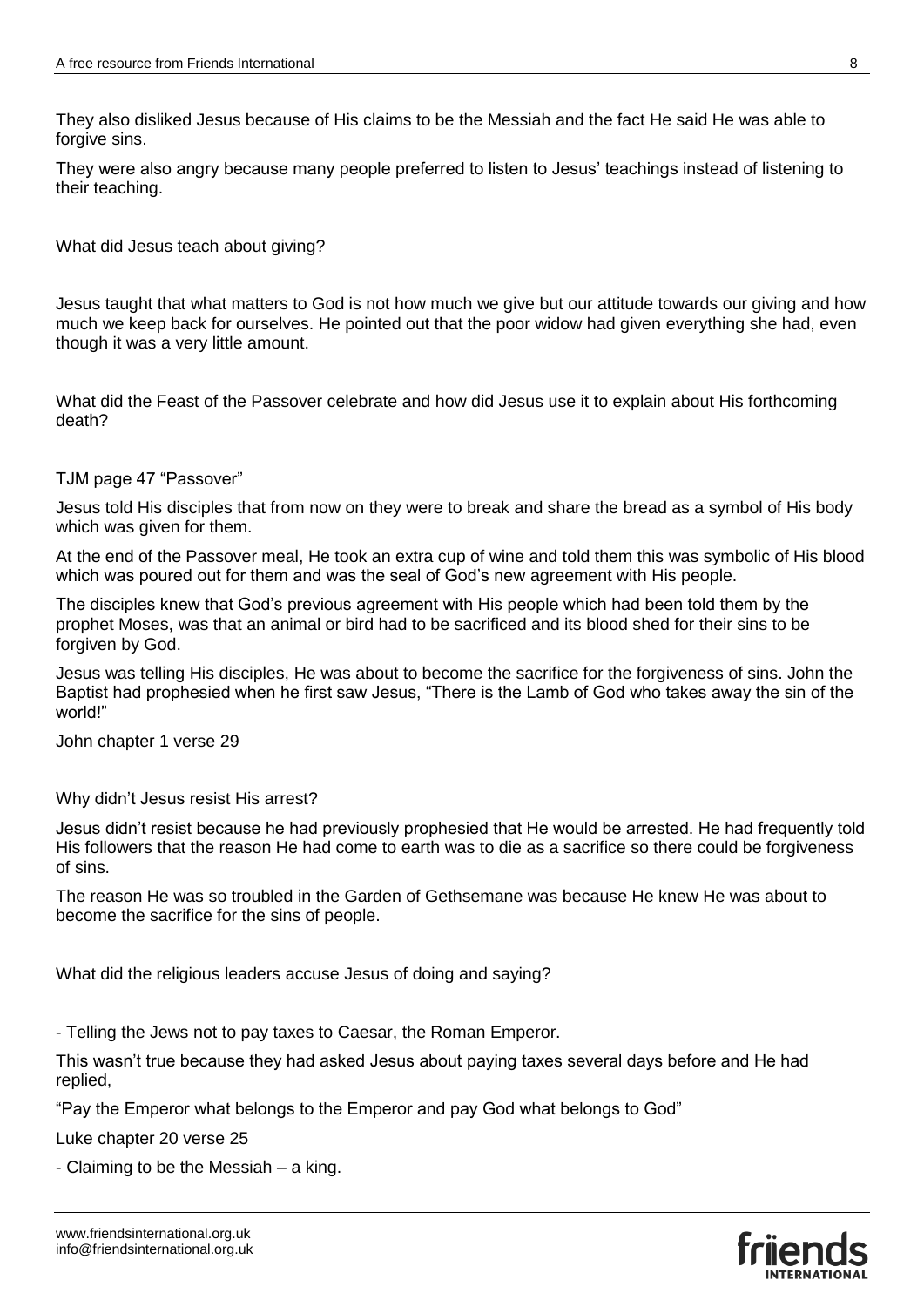Jesus did claim to be the Messiah (study 2) but he never claimed to be a military or political leader. It was the Jews who mistakenly assumed their Messiah would be a political ruler and had failed to interpret the prophecies in a spiritual way.

- Starting riots in Galilee and Judea.

This was totally untrue.

What did Pilate and Herod find Jesus guilty of doing and saying?

Nothing! Read TJM page 48 "The Death Sentence".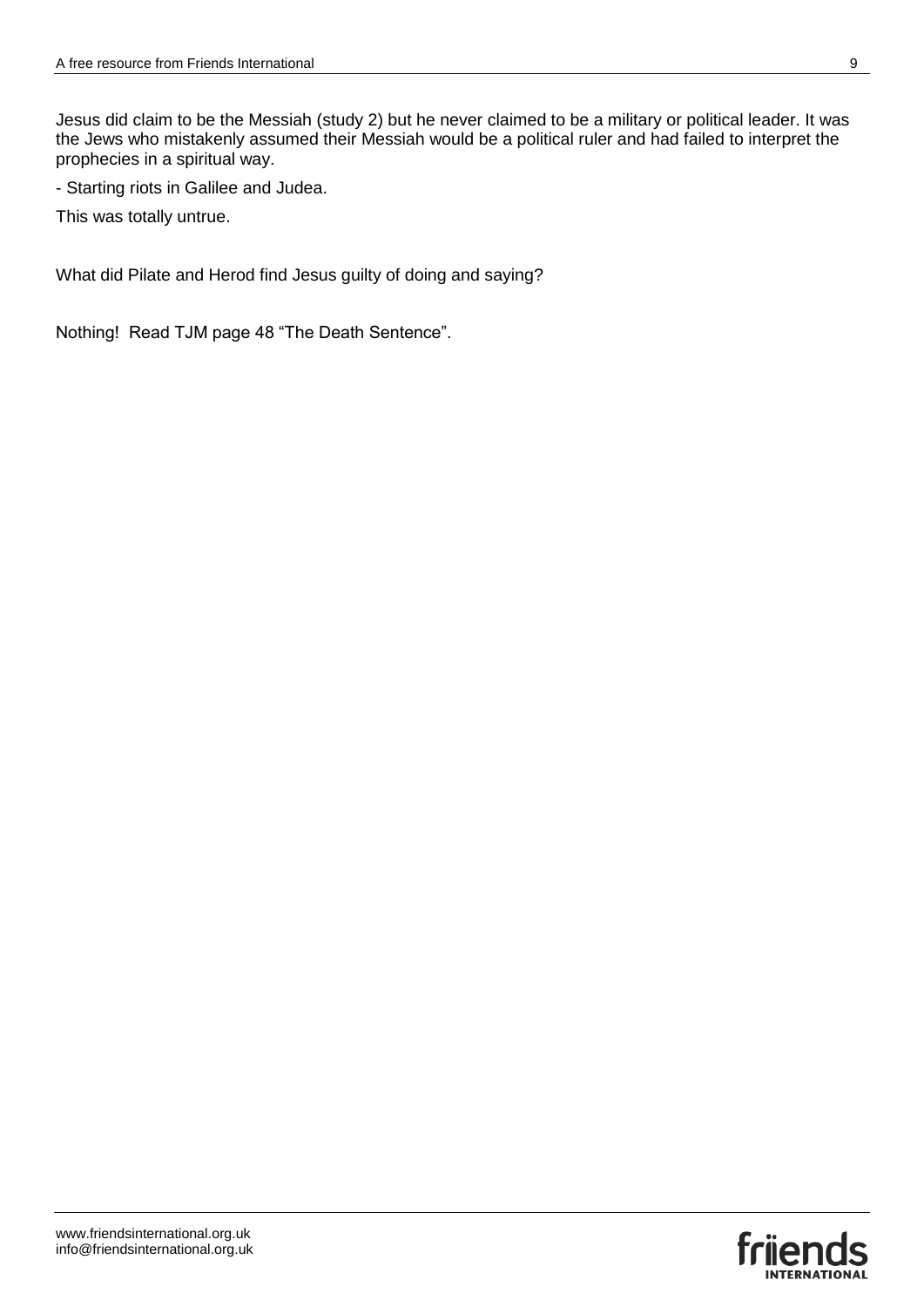## Study Four

Bible Reference: Luke chapter 23 verse 26 – chapter 24 verse 51

### **Order of Events**

- Jesus' crucifixion
- Jesus' burial in the tomb
- Women discovered Jesus' body was missing from the tomb
- Jesus appeared to His disciples and followers
- Jesus' ascension into the clouds

### **Questions for discussion**

- During Jesus' crucifixion, two unusual events occurred. What were they and what was their significance?
- Why do you think the Roman soldier guarding the cross described Jesus as "a good man"?
- After Jesus' death, four unusual events occurred. What were they and what was their significance?
- Why is the death and resurrection of Jesus so important to Christians?
- Before His ascension, Jesus told His followers to wait in Jerusalem "until the power from above comes down upon you". What did He mean by this?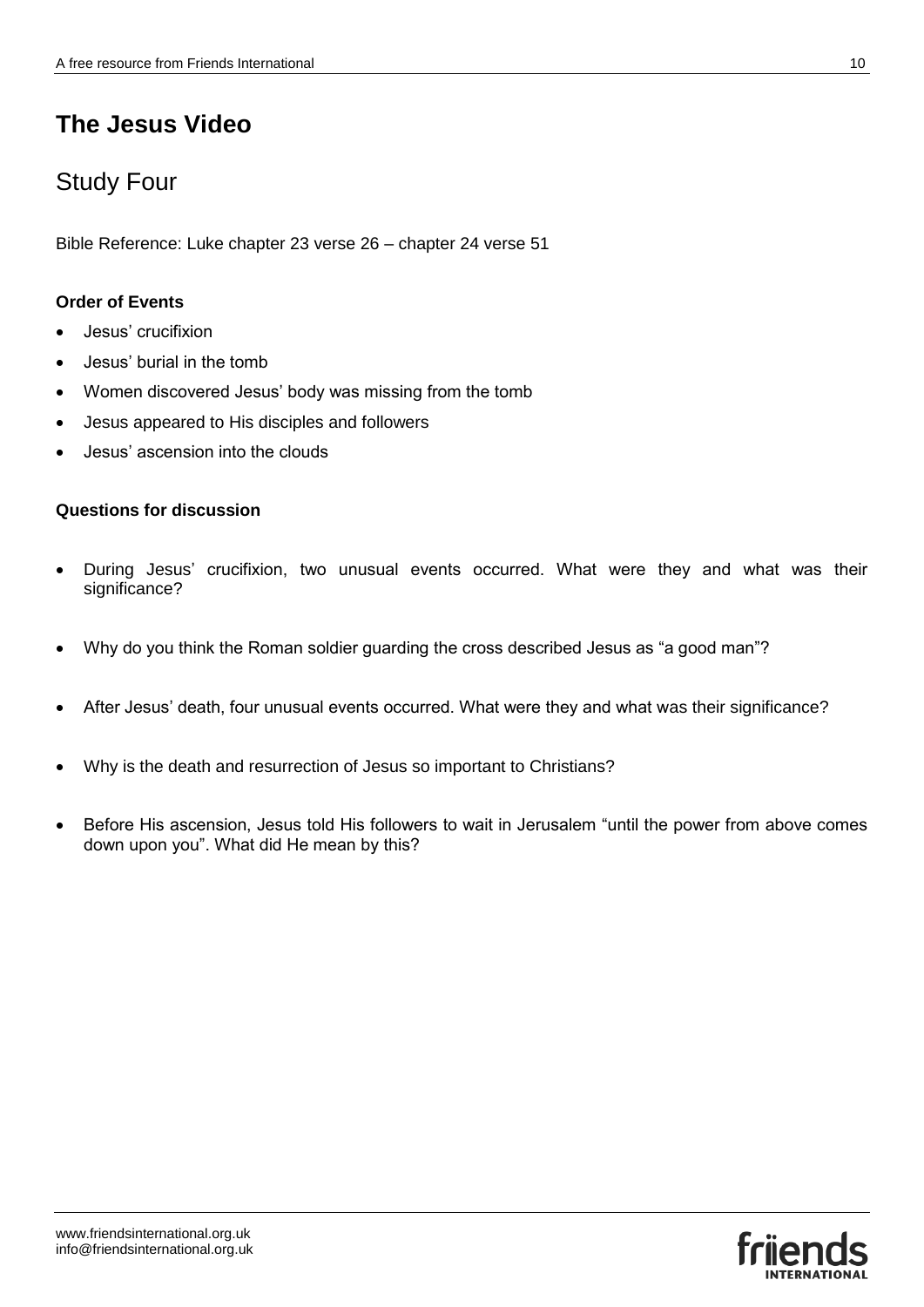# **The** *Jesus* **Video Study Four:**

## **Information Sheet**

During the crucifixion, two unusual events occurred. What were they and what was their significance?

Darkness covered the country from noon until 3pm.

Some Bible scholars believe this was too long for an eclipse and was probably supernatural. While on the cross, Jesus took on Himself all the sins of the world and became the perfect sacrifice required by God the Father for the forgiveness of sins. God is holy and had to temporarily sever His perfect relationship with Jesus which caused Jesus to experience acute spiritual agony. Mark, a follower of Jesus wrote that at 3pm Jesus cried out with a loud shout, "My God, my God, why did you abandon me?" (Mark chapter 15 verse 24). God cloaked this episode in darkness to show His pain and sorrow and to hide Jesus' pain and agony.

The curtain in the Temple was torn in two

Matthew wrote that the curtain was torn from top to bottom suggesting it was supernatural rather than human. (Matthew chapter 27 verse 51)

The curtain separated the Holy of Holies from the rest of the Temple. The Holy of Holies was a very special place filled with God's glory and the High Priest could only enter once a year after he had sacrificed a perfect lamb and smeared himself with its blood. He then entered the Holy of Holies to pray and plead with God for the forgiveness of sins of the Jewish nation (and any non-Jews who believed in the one true God). The tearing of the curtain showed that anyone could now enter God's presence as long as they believed Jesus had been sacrificed for their sins.

Why do you think the Roman soldier guarding the cross described Jesus as "a good man"?

i. While on the cross, Jesus said, "Forgive them Father, they don't know what they are doing." This was not likely to be the usual words spoken by criminals at their crucifixion!

ii. The soldier would have heard Jesus' reply to one of the criminals who was crucified with Him. The criminal obviously believed in Jesus because he asked to be remembered when Jesus returned as king. Jesus said to him, "I promise you that today you will be in Paradise with me." (Luke chapter 23 verse 43). These were not the kind of words usually spoken by a man dying as a criminal.

iii. Jesus chose the moment of His own death. At 3pm He cried out in a loud voice, "Father! In your hands I place my spirit" and then He promptly died. Usually crucifixion resulted in a slow, agonising death lasting one to two days. Pontius Pilate knew a lot about crucifixion and Mark wrote that he was so surprised to learn how quickly Jesus had died, he sent for the officer in charge to check the details of Jesus' death. (Mark chapter 15 verse 44)

All of these observations caused the Roman soldier to conclude that Jesus was a very different man from the criminals he usually crucified.

After Jesus' death, four unusual events occurred. What were they and what was their significance?

i. The large stone was moved away from the tomb's entrance.

Matthew wrote that "an angel of the Lord came down from heaven and rolled the stone away" (Matthew chapter 28 verse 2).

ii. Jesus' body was missing.

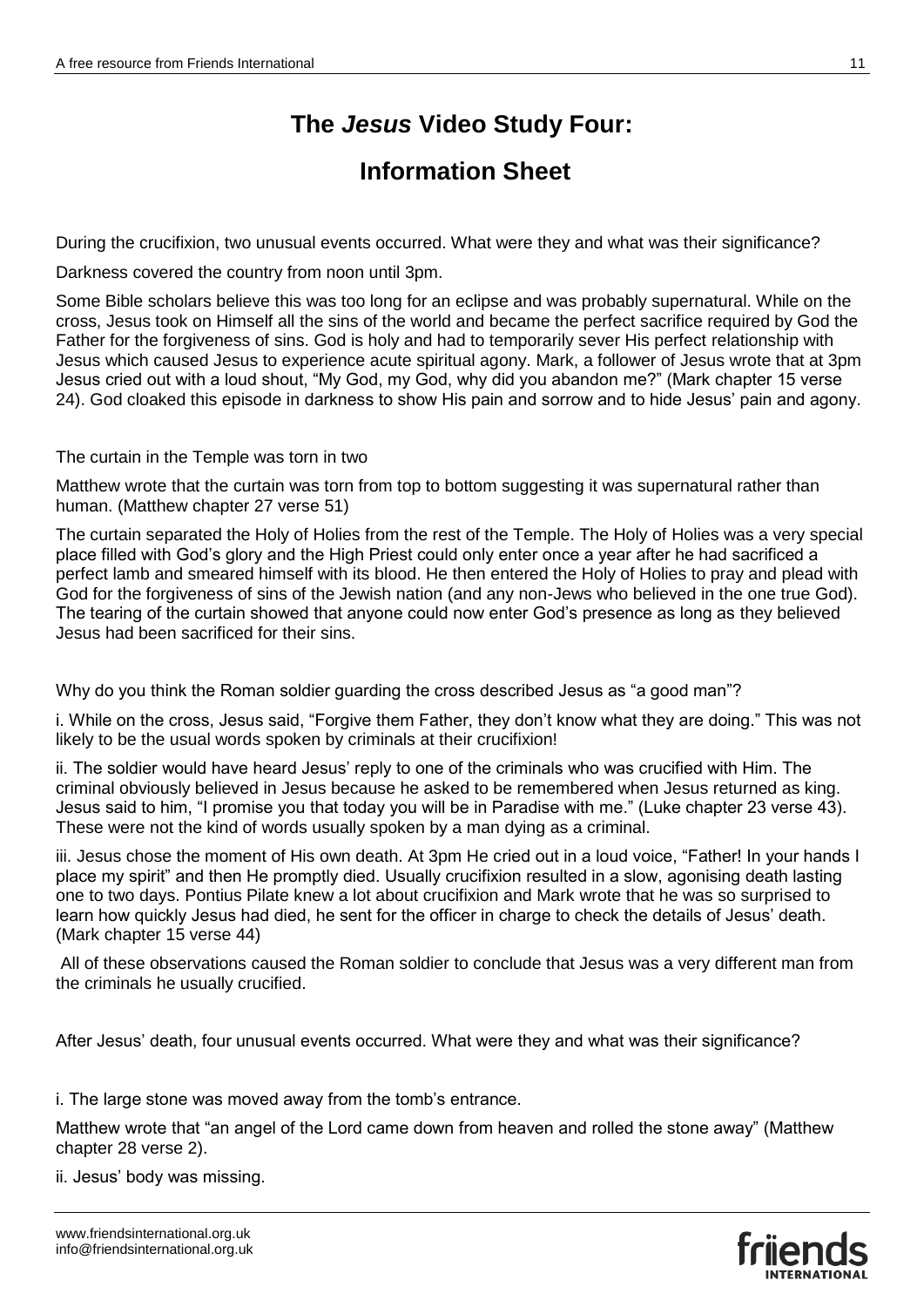iii. Jesus appeared alive!

He appeared to Simon and Cephas on the road to Emmaus and then to the eleven disciples and other followers. To prove He wasn't a ghost He ate a piece of baked fish in front of them. Luke wrote "for forty days after His death, He appeared to them many times in ways that proved beyond doubt that He was alive" (Acts chapter 1 verse 3).

iv. Jesus ascended up into the clouds.

Luke wrote, "they still had their eyes fixed on the sky as He went away, when two men dressed in white suddenly stood beside them and said, "Galileans, why are you standing there, looking up at the sky? This Jesus, who was taken from you into heaven, will come back in the same way that you saw him go to heaven". (Acts chapter 1 verses 10 & 11)

Why is the death and resurrection of Jesus so important to Christians?

"Jesus appeared once and for all to remove sin through the sacrifice of Himself. Christ was offered in sacrifice to take away the sins of many." (Hebrews chapter 9 verse 26 & 28)

"Christ has been raised from death as the guarantee that those who die will also be raised………All will be raised to life because of their union with Christ". (1 Corinthians chapter 15 verses 20 & 22)

Hundreds of years before the great prophet Isaiah had prophesied:-

"We despised Him and rejected Him; He endured suffering and pain.

But He endured the suffering that should have been ours, the pain that we should have borne.

Because of our sins He was wounded, beaten because of the evil we did.

We are healed by the punishment He suffered, made whole by the blows He received.

All of us were like sheep that were lost, each of us going his own way.

But the Lord made the punishment fall on Him, the punishment all of us deserved.

He was treated harshly, but endured it humbly; He never said a word.

He was arrested and sentenced and led off to die and no one cared about his fate.

He was put to death for the sins of the people.

The Lord says,

"It was my will that He should suffer, his death was a sacrifice to bring forgiveness". (Isaiah chapter 53 verses  $3 - 10$ )

Before His ascension, Jesus told His followers to wait in Jerusalem "until power from above comes down upon you." What did He mean by this?

On one occasion when Jesus was talking with His disciples about His forthcoming death, He said, "I will ask the Father and he will give you another Helper, who will stay with you forever. He is the Spirit who reveals the truth about God……….The Helper, the Holy Spirit, whom the Father will send in my Name, will teach you everything and make you remember all that I have told you." (John chapter 14 verse 16 & 26)